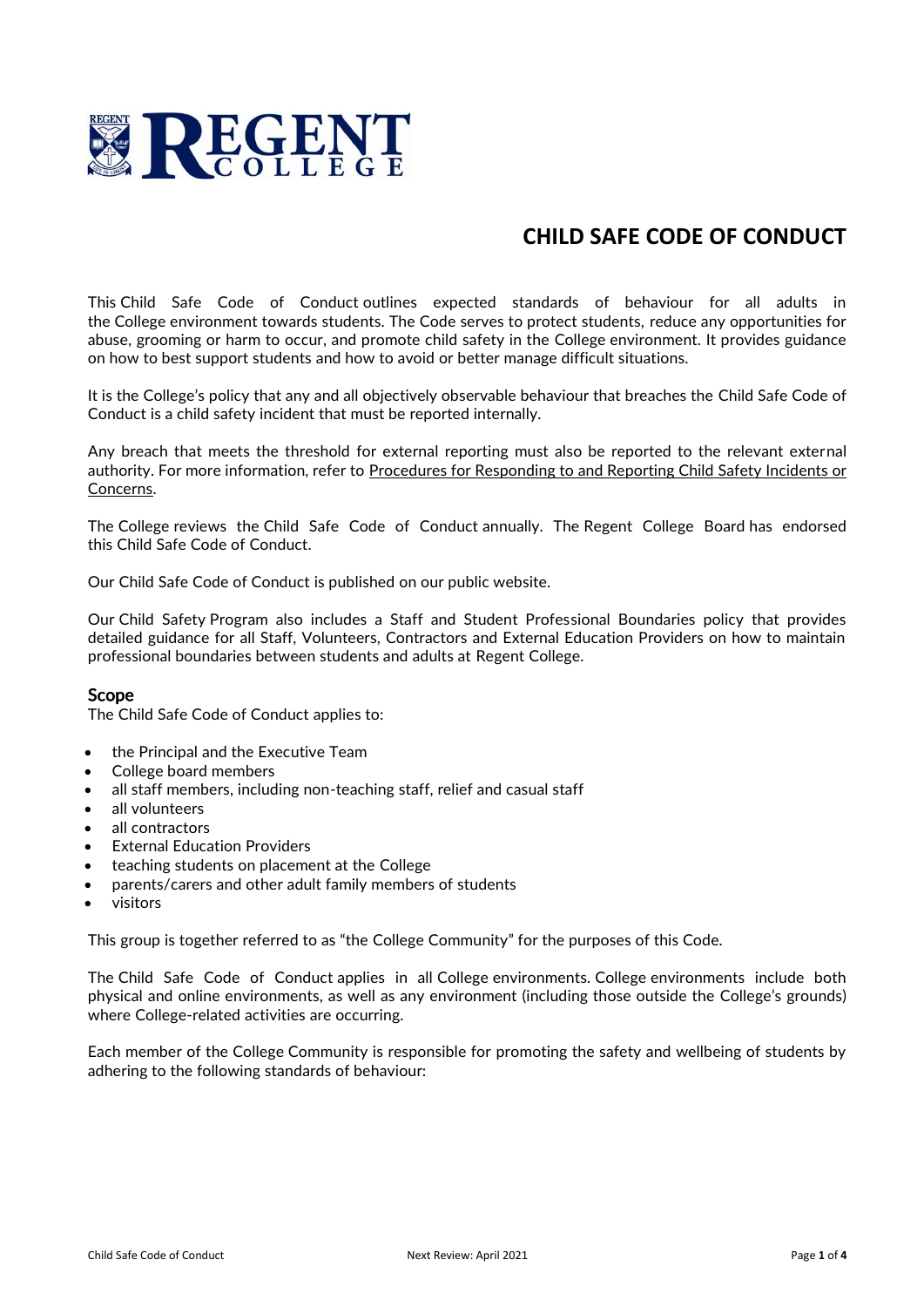## Do:

- Uphold and act in accordance with Regent College's Statement of Commitment to Child Safety and Wellbeing at all times.
- Comply with applicable guidelines published by the College with respect to child safety, such as the Staff and Student Professional Boundaries policy.
- Behave as a positive role model to students.
- Promote the safety, welfare and wellbeing of students.
- Be vigilant and proactive with regard to student safety and child protection issues.
- Provide age-appropriate supervision for students.
- Treat all students with respect.
- Promote the safety, participation and empowerment of students with a disability.
- Promote the cultural safety, participation and empowerment of Aboriginal and Torres Strait Islander students and linguistically and culturally diverse students.
- Use positive and affirming language toward students.
- Encourage students to 'have a say' and participate, and then listen to them with respect.
- Respect cultural, religious and political differences.
- Help provide an open, safe and supportive environment for all students to interact, and socialise.
- Intervene when students are engaging in inappropriate bullying behaviour towards others or acting in a humiliating or vilifying way.
- Ensure as far as practicable that adults are not left alone with a child.
- Report any breaches of this Child Safe Code of Conduct.
- Report concerns about child safety to the Principal or Deputy Principal and ensure that your legal obligations to report child abuse, grooming or other harm externally are met.
- Where an allegation of child abuse, grooming or other harm is made, ensure as quickly as possible that the student involved is safe.
- Call the Police on 000 if you have immediate concerns for a student's safety.
- Respect the privacy of students and their families and only disclose information to people who have a need to know.

## Do Not:

- Engage in any form of inappropriate behaviour towards students or expose students to such behaviour.
- Engage in prejudicial or oppressive behaviour or use inappropriate language with students.
- Express personal views on cultures, race or sexuality in the presence of students or discriminate against any student based on culture, race, ethnicity or disability.
- Engage in open discussions of an adult nature in the presence of students.
- Engage in any form of sexual conduct with a student including making sexually suggestive comments and sharing sexually suggestive material.
- Engage in inappropriate or unnecessary physical conduct or behaviours including doing things of a personal nature that a student can do for themselves, such as toileting or changing clothes.
- Engage in any form of physical violence towards a student including inappropriately rough physical play.
- Use physical means or any form of corporal punishment to discipline or control a student.
- Engage in any form of behaviour that has the potential to cause a student serious emotional or psychological harm.
- Develop 'special' relationships with students that could be seen as favouritism (for example the offering of gifts or special treatment for specific students).
- Engage in undisclosed private meetings with a student who is not your own child.
- Engage in activities with a student who is not your own child, outside of school hours and without permission from the student's parent/carer.
- Engage in inappropriate personal communications with a student through any medium, including any online contact or interactions with a student.
- Take or publish (including online) photos, movies or recordings of a student without parental/carer consent.
- Post any identifying information online about a student unless it is necessary for the College's activities or you have consent from the student and/or their parent/carer. Identifying information includes things such as the student's full name, age, e-mail address, telephone number, residence, school, or details of a club or group they may attend.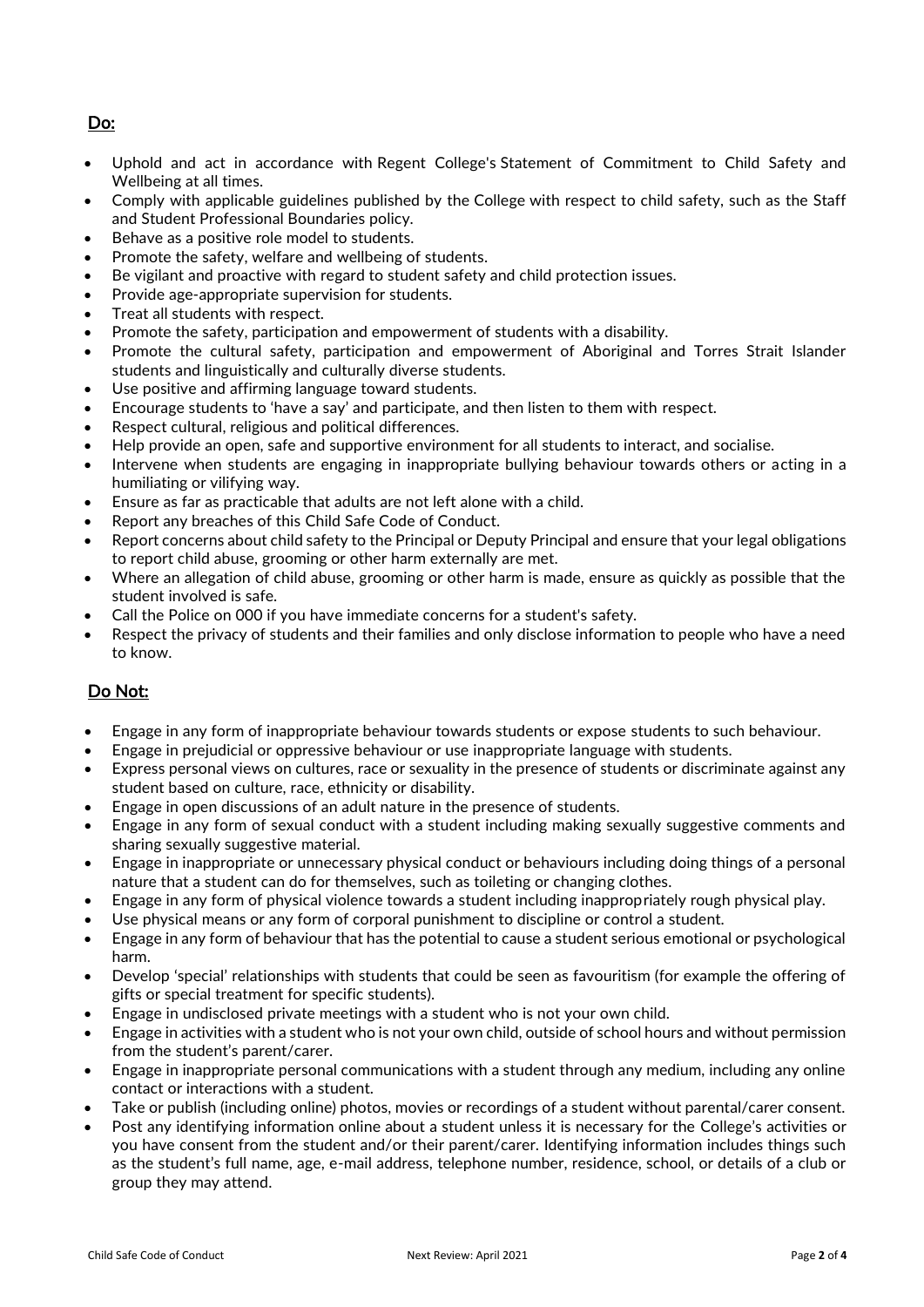• Ignore or disregard any suspected or disclosed child abuse, grooming or other harm.

#### Agreement to Child Safe Code of Conduct

A copy of the Child Safe Code of Conduct is provided to all Staff, relevant Volunteers and relevant Contractors prior to them commencing work at the College. It is also communicated via refresher training at regular intervals for all Staff, as well as relevant Volunteers and Contractors.

All Staff, as well as Direct Contact and Regular Volunteers must sign an agreement to adhere to the Child Safe Code of Conduct prior to commencing work at College.

The Child Safe Code of Conduct forms part of the contract between the College and any Direct Contact and Regular Contractors. Therefore, all Direct Contact and Regular Contractors are deemed to have agreed to adhere to the Child Safe Code of Conduct upon signing the contract or upon commencing work at the College.

### Consequences for Breaching this Child Safe Code of Conduct

Staff, including the Executive Team and Principal, Volunteers and Contractors who breach this Code of Conduct may be subject to disciplinary actions that could include (depending on the severity of the breach):

- remedial education
- counselling
- increased supervision
- the restriction of duties
- appointment to an alternate role
- suspension
- in the case of serious breaches, termination of employment, contract or engagement.

Where any other member of the College community breaches any obligation, duty or responsibility within our Child Safe Code of Conduct, Regent College will take appropriate action.

For more information, refer to Child Safety Program Breach [Management.](https://regentcollege.complispaceprimary.com.au/module/217/page/3d0163a2-82d3-45d0-b9a7-e837162ca8c3.md)

#### Report Any Concerns

It is the College's policy that breaches of the Child Safe Code of Conduct are a child safety incident. Therefore, all Staff, Direct Contact and Regular Volunteers, and Direct Contact and Regular Contractors who witness, or suspect, objectively observable behaviour that breaches this Code of Conduct must report their concern internally to one of the Colleges Principals and, if required, also externally.

Staff who, in good faith, make an internal report alleging a breach of the Child Safe Code of Conduct will be protected from victimisation or other adverse consequences.

Our Child Safety Program includes information for the Executive Team, Staff, Volunteers and Contractors about how to identify key indicators of child abuse, grooming or other harm and how to report child safety incidents or concerns internally. It also contains detailed procedures with respect to the reporting of child safety incidents or concerns to relevant authorities. For more information, refer to Procedures for [Responding](https://regentcollege.complispaceprimary.com.au/module/217/page/147530df-0236-40cd-bd4a-c7b6fb01ca6b.md) to and Reporting Child Safety Incidents or [Concerns.](https://regentcollege.complispaceprimary.com.au/module/217/page/147530df-0236-40cd-bd4a-c7b6fb01ca6b.md)

Students are provided with information about and encouraged to use multiple pathways to raise child safety incidents or concerns about or at the College, including breaches of the Child Safe Code of Conduct. These include informal and formal ways, an 'anonymous' way, and external child advocacy or child safety organisations. For more information, refer to Child Safety Complaints [Management.](https://regentcollege.complispaceprimary.com.au/module/217/page/972e8eaf-642a-405b-9f45-0dc7da5ea5d4.md)

Parents/carers, family members or other community members who witness or suspect that there has been a breach of this Code of Conduct, or have concerns that a child or young person associated with the College may be subject to abuse, grooming or harm from a member of Staff, a Volunteer or a Contractor, should contact the College Principal Derek Nicholl or if the concern relates to the Principal, the Deputy Principal or Chair of the Board.